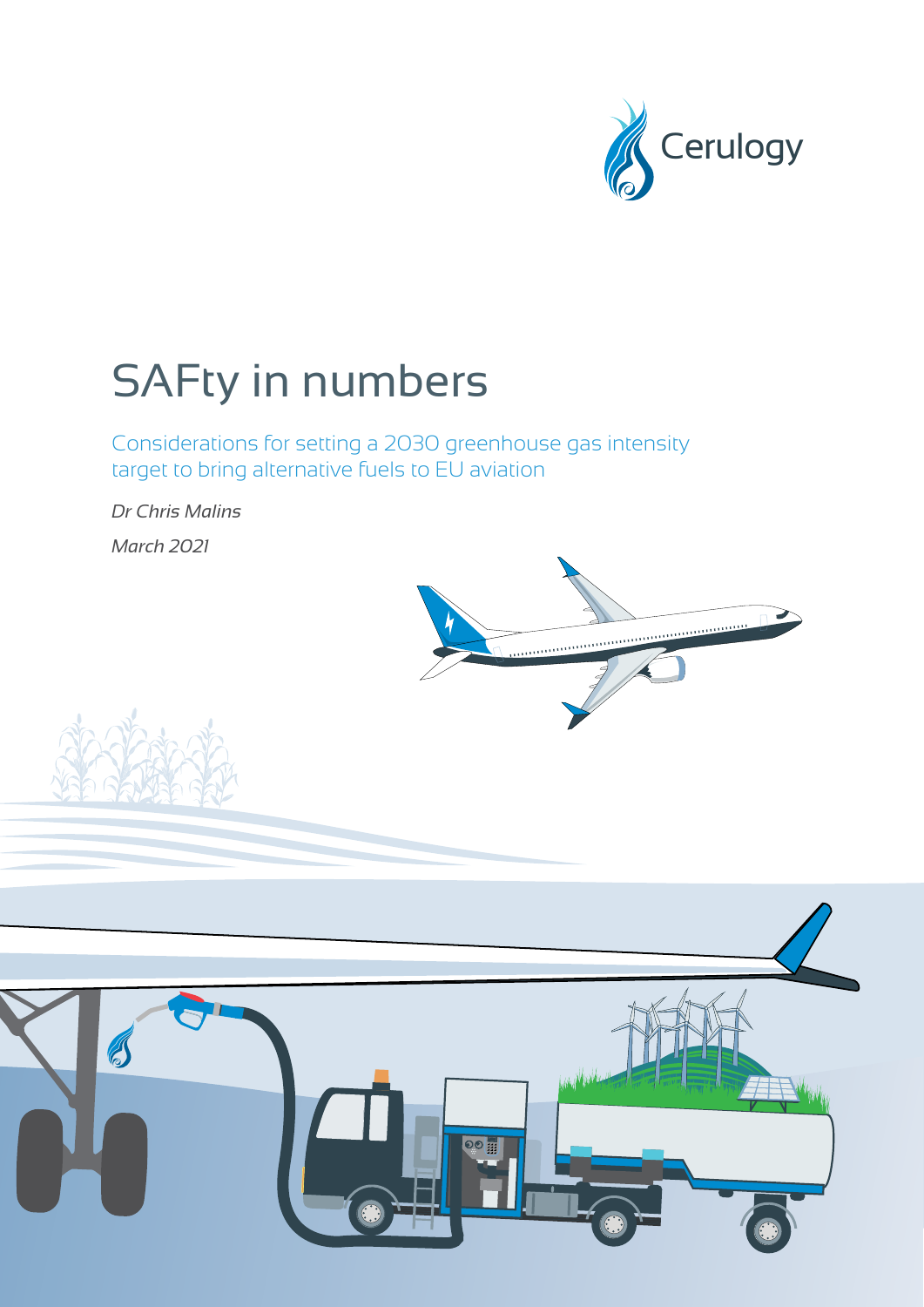

### **Acknowledgements**

This work was supported by Transport and Environment. Cover image by Jane Robertson Design.

#### *Disclaimer*

Any opinions expressed in this report are those of the author alone. Cerulogy accepts no liability for any loss arising in any circumstance whatsoever from the use of or any inaccuracy in the information presented in this report.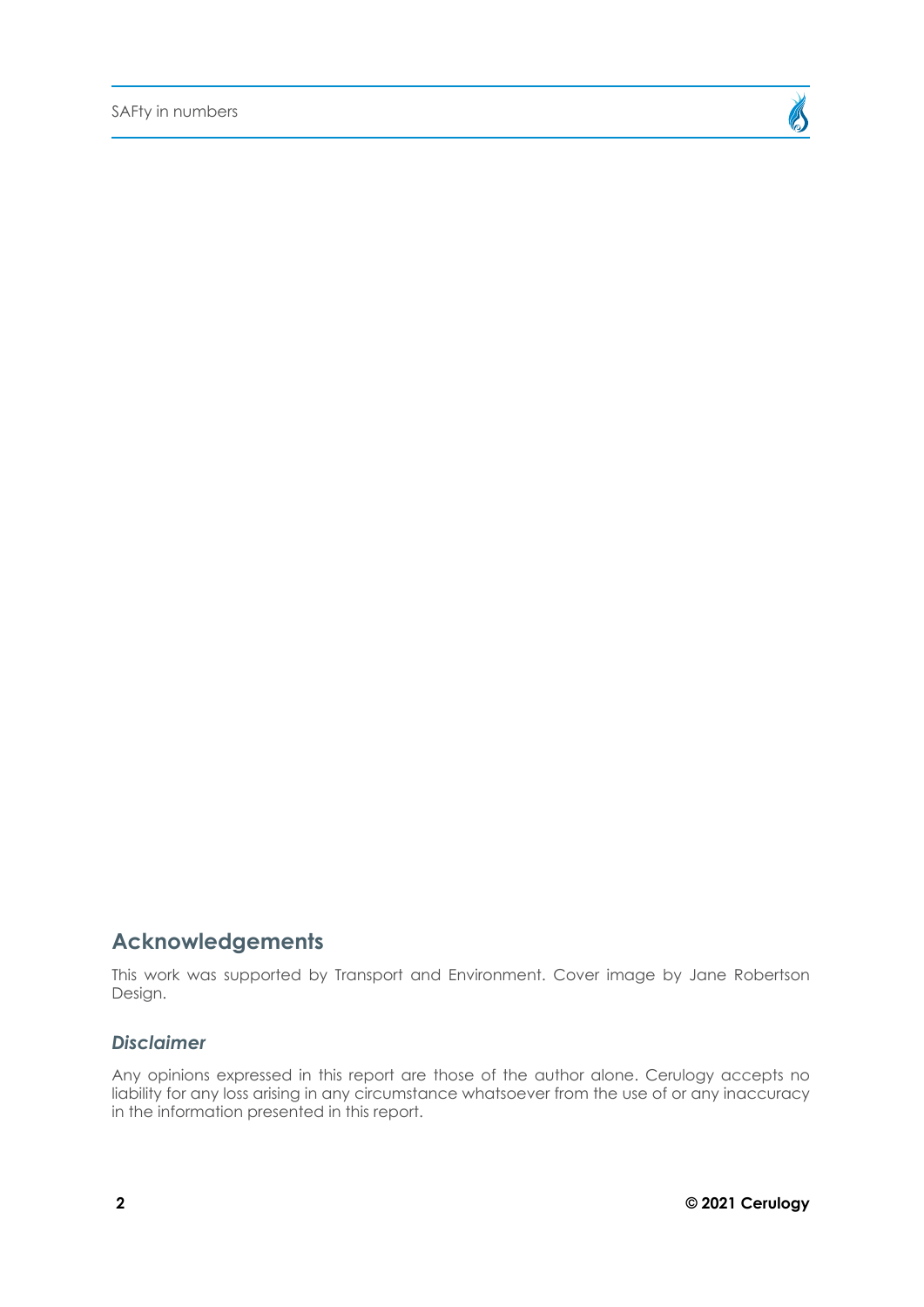

## **Contents**

| 1.                                      | Context                                                  | $\overline{\mathbf{4}}$ |  |  |
|-----------------------------------------|----------------------------------------------------------|-------------------------|--|--|
| 2.                                      | <b>Potential supply</b>                                  | $\overline{\mathbf{4}}$ |  |  |
|                                         | 2.1. SAF technologies                                    | $\overline{4}$          |  |  |
| 2.2.                                    | Development to 2030                                      | 5                       |  |  |
|                                         | 2.3. Setting a GHG intensity target for EU aviation fuel | 11                      |  |  |
| 3.                                      | <b>References</b>                                        | $12 \overline{ }$       |  |  |
| Annex A. Description of bottom-up model |                                                          |                         |  |  |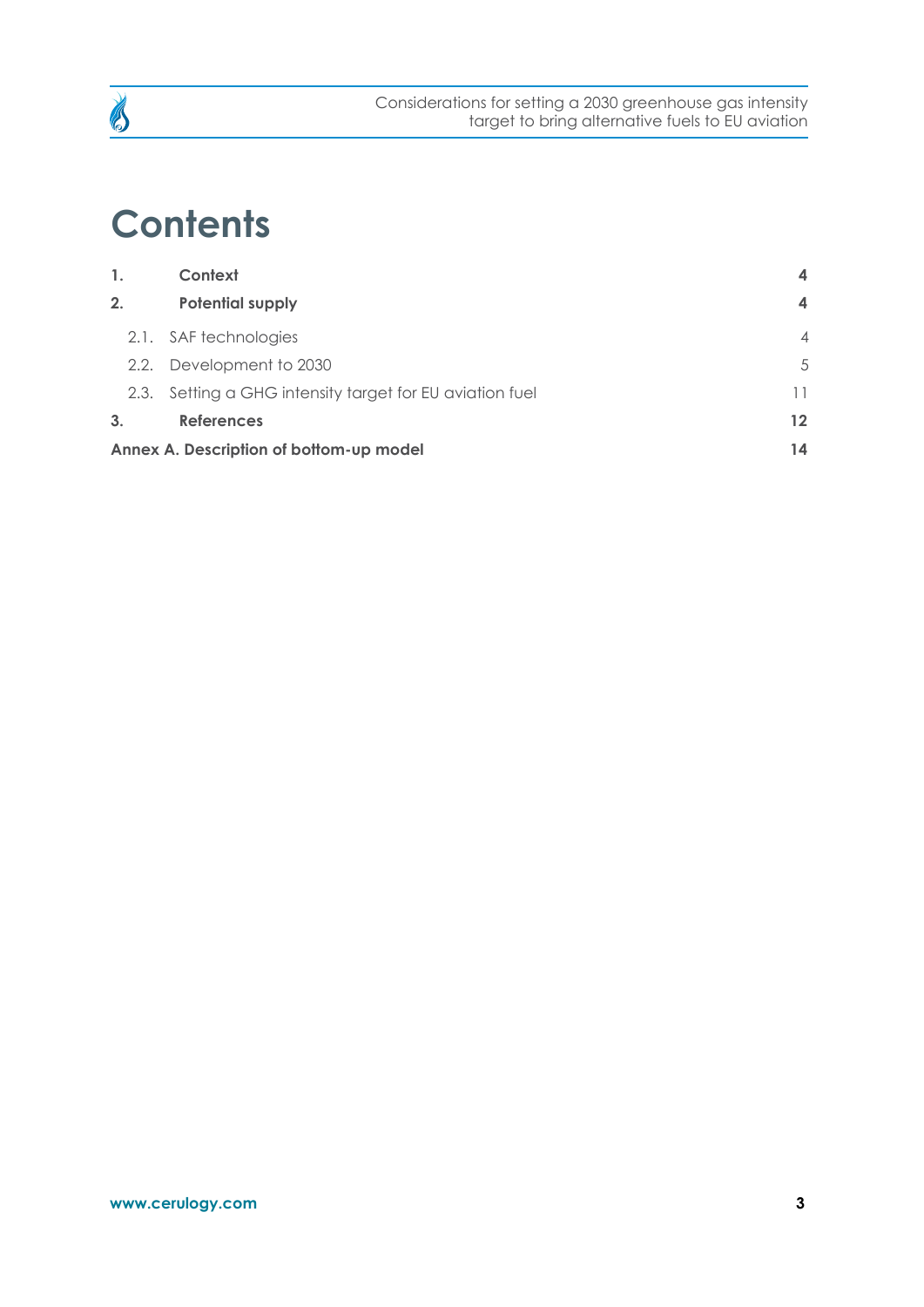## <span id="page-3-0"></span>**1. Context**

As part of the Green Deal, the European Commission has launched the "ReFuelEU Aviation Initiative" to increase the role of "sustainable aviation fuels" (SAF) in EU aviation, as a way to reduce the climate impact of the aviation sector. The background paper for the second virtual roundtable on ReFuelEU (European Commission, 2020b) discusses the introduction of either a volume-based or GHG-intensity-reduction-based target for SAF use. This report discusses the potential supply of different SAF categories in 2030, and what might be required to deliver a rapid supply expansion. This includes presenting results from a simple bottom-up SAF production model. Based on these potential supply volumes we discuss what an ambitious but potentially achievable level might be for a GHG intensity reduction target for 2030 aviation fuel.

## **2. Potential supply**

### **2.1. SAF technologies**

The technologies to produce SAF can be broadly split into four categories. The most mature technology pathway in terms of commercial production is HEFA (Hydrotreated Esters and Fatty Acids). HEFA fuels are produced by hydrotreating of vegetable oils or animal fats. These might be 'virgin' vegetable oils from crops such as rapeseed, soy or palm or by-products/ residues/wastes such as used cooking oil. Both crop-based and residue-based pathways are supported by the RED, but the support is greater for waste or residue feedstocks that are listed in Annex IX of the Directive. This includes used cooking oil and animal fats, which are listed in part B of the Annex, and some oily materials such as tall oil and oil reclaimed from palm oil mill effluent that are listed in part A of the Annex.

The capacity for vegetable oil hydrotreating has grown rapidly in the past decade with large capacity expansions planned for the coming years in Europe and beyond, though to date the main fuel produced at these plants has been renewable diesel for on-road use. Sustainable Aviation 2020) reports that as of 2018 there was already 6.5 million tonnes of vegetable oil hydrotreating capacity globally. Currently most of this capacity is optimised for renewable diesel production, but the renewable diesel process is similar to the HEFA production process, and in principle renewable diesel facilities could be retrofitted to support upgrading of a larger fraction of output fuel to meet synthetic jet fuel specifications. It would therefore be possible to mobilise significant volumes of HEFA jet fuel relatively easily within the 2030 timeframe. According to NLR & SEO Amsterdam Economics (2021) Neste already has 100,000 tonnes of HEFA production capacity globally, while Prussi et al. (2019) identifies 2.4 million tonnes of hydrotreating capacity in Europe and estimates that 360 thousand tonnes of this capacity is already able to produce HEFA.

The drawback of the HEFA technology is that it relies on relatively high value resources (oils and fats) that are generally already being productively used. This applies not only to food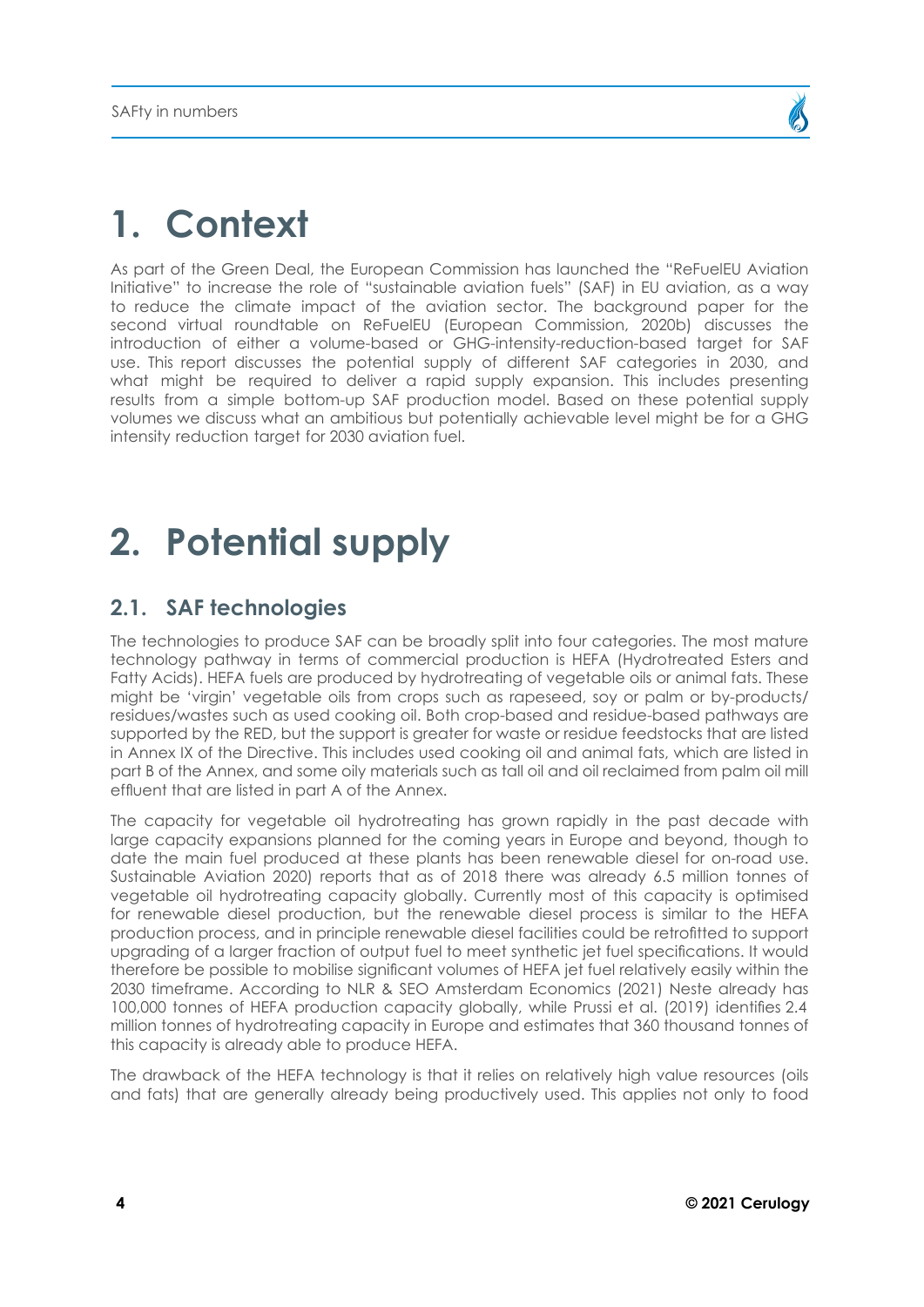

<span id="page-4-0"></span>

grade oils, but in many cases even to lower quality by-product oils including material that might be considered as waste. For example, in the EU used cooking oil is mostly processed into biodiesel. Expanding HEFA production would therefore mean some combination of reducing the supply of on-road biofuels, reducing the availability of oils and fats for applications including food, animal feed and oleochemicals, and expanding oil crop production with associated land use change issues (Malins et al., 2014; cf. Malins, 2017a). The net climate benefits of redirecting waste vegetable oils to aviation fuel use, and the long-term potential of HEFA as a climate solution for aviation, are therefore limited.

The second category of fuel pathways can be grouped as biomass-to-liquids (BtL). Biomass-to-liquids technologies allow a broader range of biomass including cellulosic and ligno-cellulosic materials to be converted into fuel, rather than being restricted to oils and fats that already have fuel-like properties. The main processes being considered in this category are thermochemical, meaning that they involve using heat to break down biomass molecules and catalytic processes to synthesise fuels. The two most developed approaches are using gasification to produce syngas from cellulosic biomass followed by fuel synthesis by the Fischer-Tropsch process, and using pyrolysis to produce low quality oils from cellulosic biomass followed by upgrading to transport fuels, though other technologies (for instance using hydrothermal liquefaction) are under development (U.S. Department of Energy, 2020). To the best of our knowledge there is not yet any commercially operating plant producing SAF with these technologies. While these approaches are less commercially developed than the HEFA process, they have more potential to be delivered sustainably and have much more potential scalability in the longer term. This is because the potential sustainable supply of cellulosic material is much larger than the potential sustainable supply of oils and fats.

The third category of technologies involves synthesis of hydrocarbons using biochemical approaches from some intermediate molecule – more feedstock flexible than HEFA production, but less flexible than the thermochemical technologies. This includes alcohol-to-jet processes to turn ethanol and isobutanol into jet fuel and the 'SIP' (hydroprocessed fermented sugar-synthetic iso-paraffins) process to produce jet fuel from sugar molecules. If the sugars or alcohols being processed are based on food crops, then these technologies raise some of the same sustainability issues as HEFA production. If the sugars or alcohols are themselves produced from cellulosic biomass or other low-value waste or residual material, then these pathways have similar sustainability characteristics to the thermochemical pathways. These pathways are currently projected to be relatively high cost to operate (Pavlenko et al., 2019).

The fourth category of technology is referred to as 'power-to-liquids' (PtL), e-fuels or RFNBOs (renewable fuels of non-biological origin). In these processes, fuel is synthesised using hydrogen produced by electrolysis, for example using the Fischer-Tropsch process. If the electricity for the system comes from renewable sources these fuels can have a very low GHG intensity. These technologies are also not currently implemented at commercial scale. PtL technologies are generally expected to be more expensive in the near -term than either the HEFA or thermo-chemical pathways, largely because of the cost of sourcing electricity (Malins, 2017b; NLR & SEO Amsterdam Economics, 2021; Pavlenko et al., 2019).

### **2.2. Development to 2030**

The future development of SAF capacity for the EU will be determined by the interaction between high-level policy and targets, the mechanisms used to implement those targets, the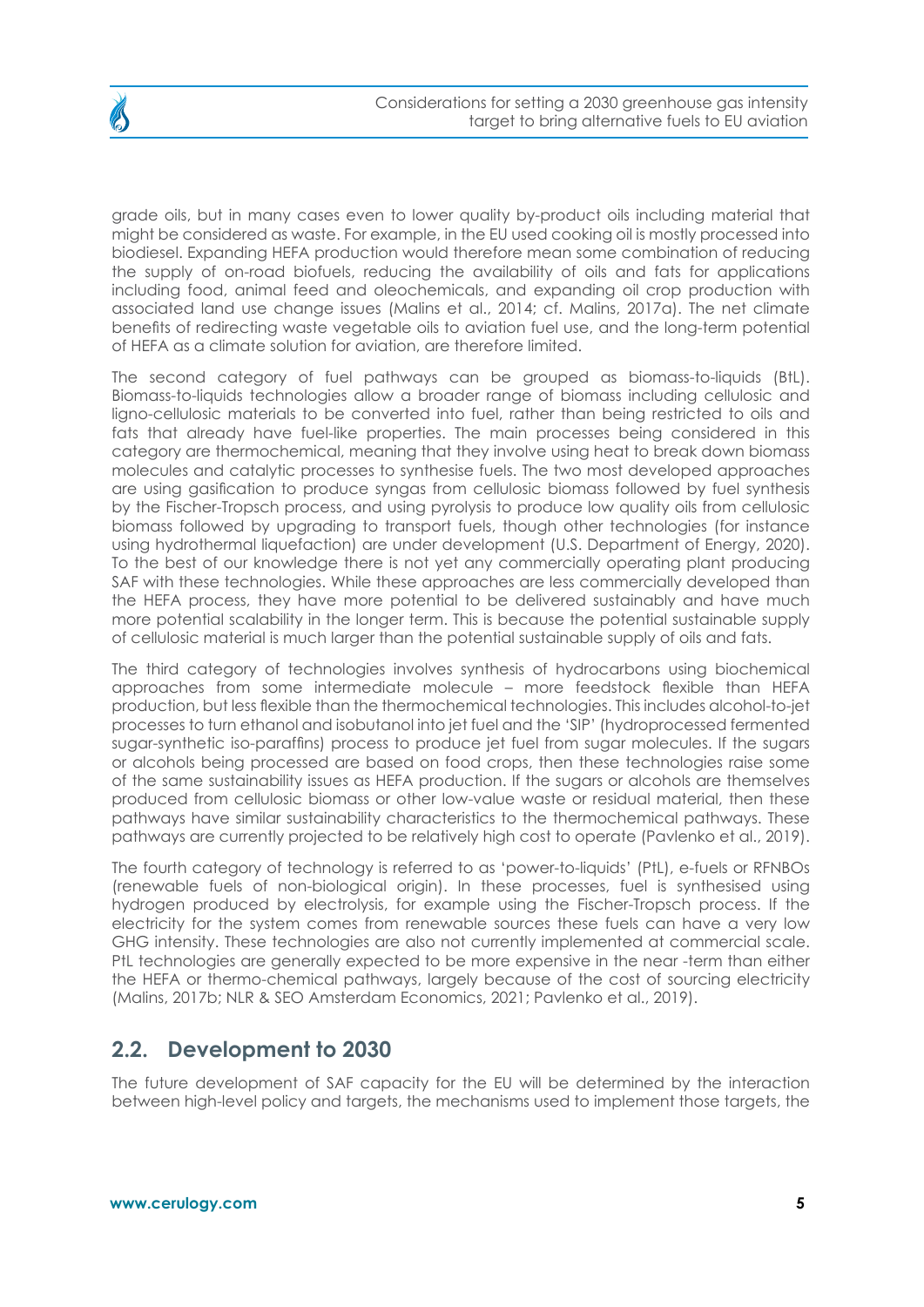success (or lack thereof) of technology developers, and developments in other markets. It will also be dependent on which technologies and feedstocks the European Union and EU Member States make eligible to contribute towards achieving targets. The HEFA technology is the most prepared for expansion at commercial scale, and if HEFA fuel production is given equal incentivisation as other options under EU SAF policy it would be likely to dominate supply in the 2030 timeframe, both because the basic technology has been well demonstrated at commercial scale and because in the short term the levelised production costs for HEFA are likely to be lower than for other technologies (Bullerdiek et al., 2021; NLR & SEO Amsterdam Economics, 2021; Pavlenko et al., 2019).

The European Commission has previously indicated that growth in biofuel consumption should be met by non-food resources, and this is also Transport and Environment's policy position. Food resources are therefore not considered in this assessment. HEFA may also be produced from by-product or waste oils, in particular the used cooking oil and animal fats that are identified in Part B of Annex IX of the recast Renewable Energy Directive. O'Malley et al. (2021) estimates that if hydrotreating plants in the EU were optimised for jet fuel output then 1.5 million tonnes of HEFA jet fuel could be available per year by 2030. Similarly, NLR & SEO Amsterdam Economics (2021) considers supply of 1.4 million tonnes of HEFA in the EU in 2030. Note that the RED II caps the contribution to targets from Annex IX part B oils and fats at 1.7% of transport energy demand, although Member States have some leeway to raise that limit if additional resource is available. There are also some oil and fat resources that could be HEFA feedstocks listed in Annex IX Part A of the RED II, including oil recovered from palm oil mill effluent and some industrial waste oils.

It is Cerulogy's opinion that increasing the production of HEFA jet fuel at the expense of producing less renewable diesel does not provide support for the commercialisation of the technologies needed for the longer-term decarbonisation of the aviation fuel supply, and that including HEFA fuels within EU policy frameworks (such as any targets set under ReFuelEU) would undermine the investment signal for power-to-jet and biomass-to-jet technologies. For the rest of this report we therefore focus on the potential to deliver advanced biofuels from cellulosic and ligno-cellulosic materials, as well as e-fuels.

#### *2.2.i) EU targets*

Currently, the RED II includes a requirement for 3.5% of the road and rail transport energy consumed in the EU in 2030 to be "advanced" biofuels produced from renewable feedstocks listed in part A of Annex IX of the Directive. Member States are permitted to double-count energy from Annex IX feedstock towards compliance with this and other targets, so in practice this represents a requirement for 1.75% of physical energy to be from advanced biofuels from Annex IX part A. While Annex IX Part A does include some oils and fats as noted above, it is expected that this target must be primarily met using cellulosic and ligno-cellulosic feedstocks. Meeting this target will require up to 4.5 Mtoe $^{\rm l}$  of fuels (if the roll-out of electric vehicles proceeds rapidly the greater efficiency of those vehicles will reduce total energy demand, and therefore reduce the absolute requirement for advanced biofuels). Depending on the technologies used, some of this volume could be produced as SAF.

The consultation on ReFuelEU (European Commission, 2020b) has suggested a potential

<sup>1</sup> Million tonnes of oil equivalent.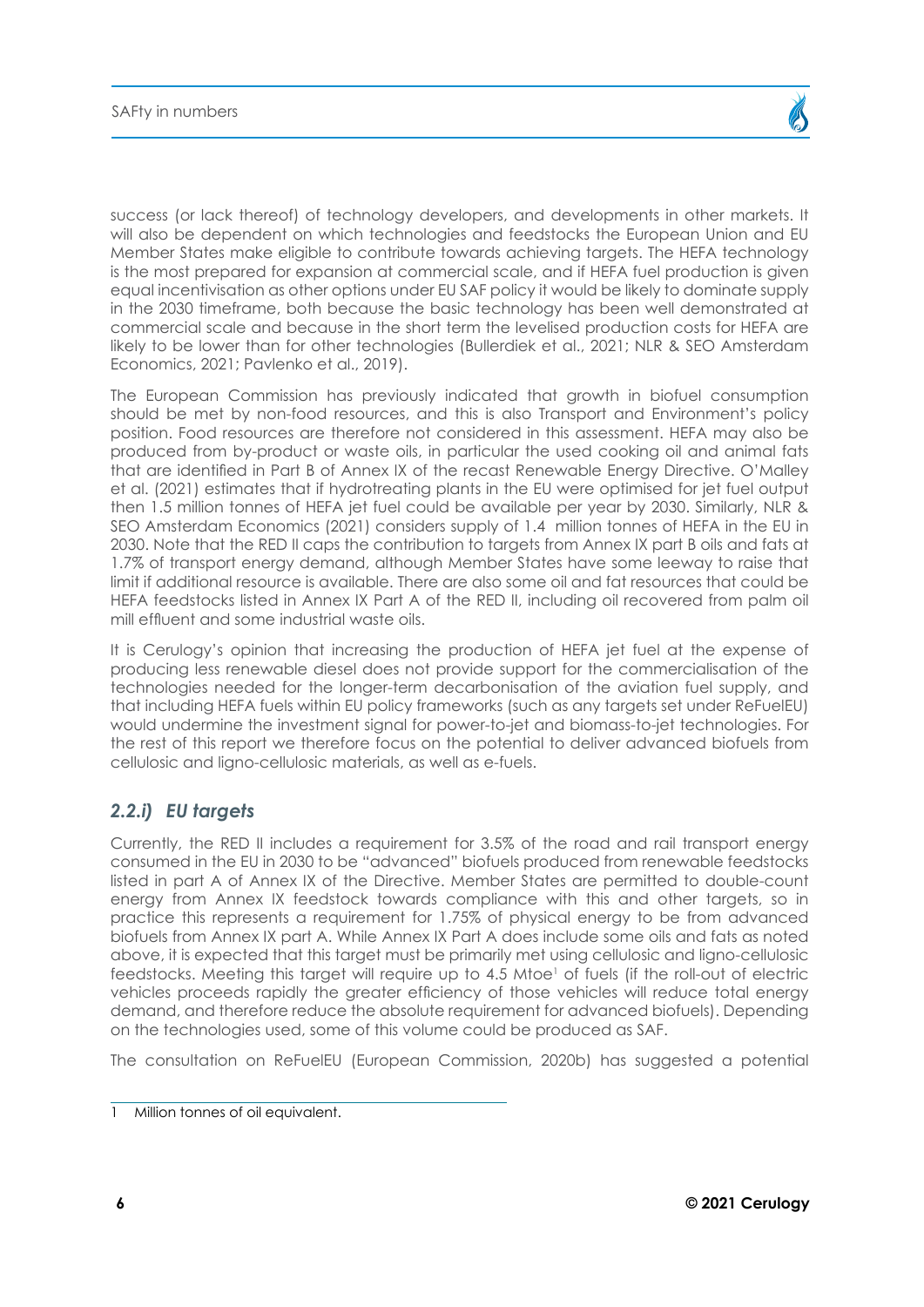

2030 target for 5% of EU aviation fuel to be SAF (with a suggested split of 4.3% biofuel and 0.7% e-fuels). For this paper, we assume that 2030 jet fuel demand for the EU-27 will be about 54 Mtoe following the analysis presented by Bullerdiek et al. (2021), which includes a consideration of the impact of COVID-19 on aviation demand growth. For that level of total fuel consumption, a 5% target split in that way would require 2.7 Mtoe of SAF – 2.3 Mtoe of biofuels and 380 ktoe of PtL. We have assumed that the ReFuelEU target would be set as a physical fraction of jet fuel supplied within the EU, i.e. that the multipliers in RED II on the contribution of advanced renewable jet fuels would not be applied before assessing compliance with a ReFuelEU target. If the multipliers (double counting for fuels from Annex A feedstocks and a further 1.2 multiplier for jet fuel) were applied *before* assessing compliance with the ReFuelEU target, then the physical volume required would be reduced to 1.1 Mtoe.

These levels of mandated synthetic jet fuel supply are comparable to levels foreseen by policy scenarios in European Commission (2020a), in which the supply of PtL SAF ranges from about 400 ktoe to 1 Mtoe, and the supply of biofuel SAF ranges from about 850 ktoe to 3 Mtoe.

A number of previous studies (de Jong et al., 2018; NLR & SEO Amsterdam Economics, 2021; Sustainable Aviation, 2020) present scenarios under which such a target for ReFuelEU could be met. De Jong et al. (2018) shows cases with 2030 SAF consumption in the EU in the range 3.8 – 6.2 Mtoe (these scenarios rely primarily on HEFA and AtJ technologies). NLR & SEO Amsterdam Economics (2021) suggests a potential for 3.3 Mtoe SAF including 1.2 Mtoe of PtL SAF – though they estimate the levelised cost of PtL SAF at 3,000 €/toe. Assuming a fossil jet fuel price of 560 €/toe, the utilisation of that amount of PtL fuel would represent an additional cost of €3 billion per annum to airlines/passengers. Similarly, Sustainable Aviation (2020) estimates a maximum implied 2030 EU2 SAF potential of about 3.4 Mtoe. This also includes a significant contribution from HEFA and is predicated on a rapid deployment of several advanced renewable fuel production technologies, all optimised for SAF production at the expense of road fuel yields.

#### *2.2.ii) Capacity deployment model*

In order to illustrate what might be required to deliver SAF at scale by 2030, a simple fuel production capacity deployment model has been developed to build a production scenario for 2020 to 2030. The model draws on analysis undertaken by E4tech to support the preparation of a UK Sustainable Aviation Fuels Road-Map (Sustainable Aviation, 2020).

This 'bottom-up' capacity deployment model estimates potential SAF (and other transport fuel) production volumes over time based on assumptions about the rate at which new production facilities may be constructed, their size and how quickly they may reach nameplate capacity. Production may then be summed across these hypothetical facilities, and assumptions made about the fraction of capacity that is utilised for SAF production. The modelling assumptions are detailed in Annex A. As discussed above, the reality of SAF deployment over the coming ten years will be determined by the policies in place and by unpredictable developments and setbacks with the various technologies. The modelling presented here is only a scenario, intended to give some basis to discuss what might be achievable with the correct policy support.

<sup>2</sup> The roadmap reports UK potential as a population-based share of potential global production – we have calculated implied EU potential by multiplying the UK value up to correspond to the EU-27's population.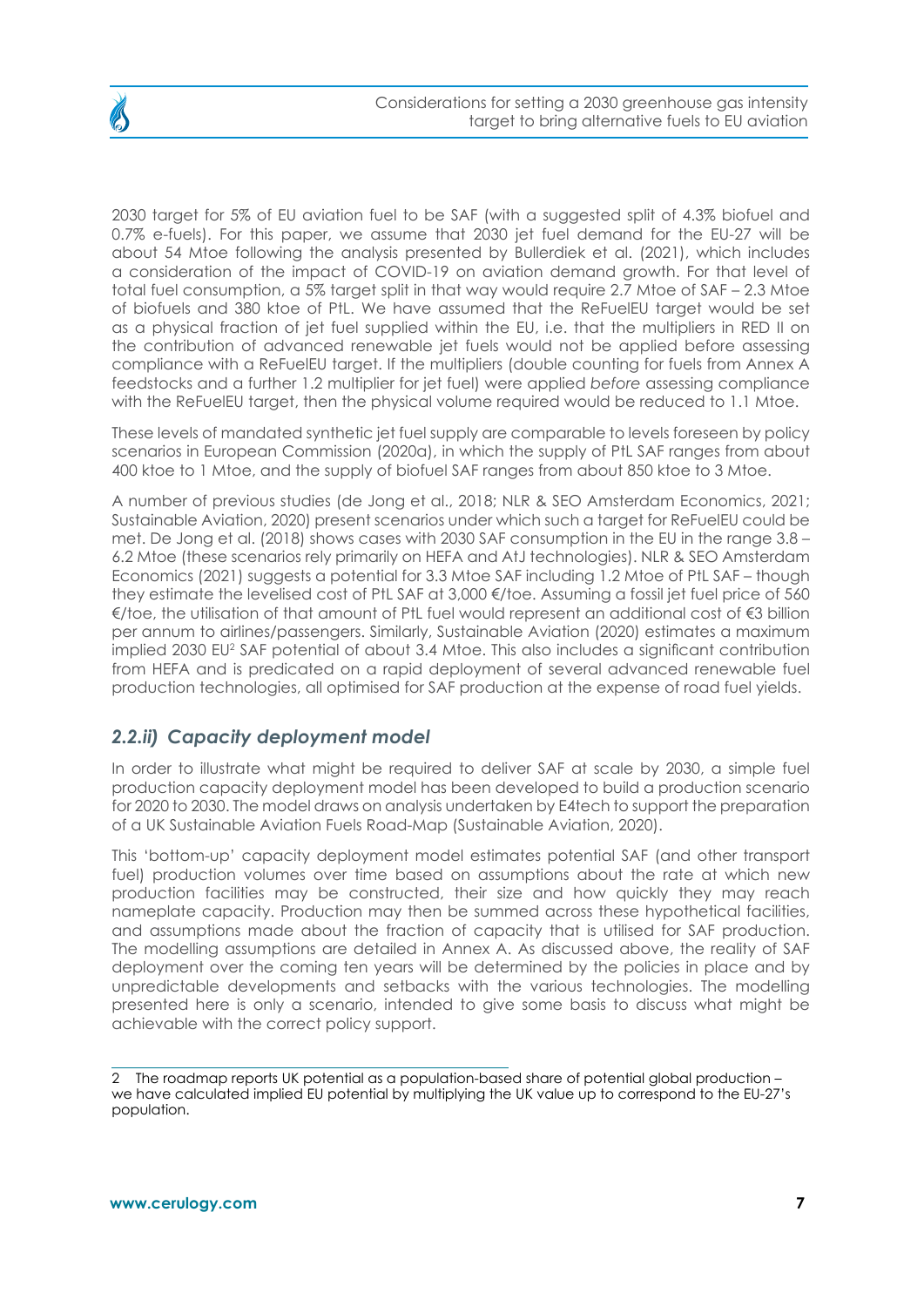The modelled advanced renewable fuel supply to the EU market is shown by technology in Figure 1, reaching 3.6 Mtoe in 2030. This is based on a total of 134 commercial scale SAF-producing advanced renewable transport fuel plants operational globally by 2030 (Figure 2), and an assumption that two thirds of the fuel output goes to the EU market. The model includes no explicit consideration of where plants might be located. Seventeen of these are PtL plants. Deploying these new plants would require tens of billions of euros of investment. It should be recognised that this would represent an extremely rapid capacity expansion given the lack of existing commercial plants, with annual capacity growth of more than 50% still being delivered at the end of the decade. We believe that an exceptionally clear market signal would be required from EU policy makers for such a rate of deployment to be made a reality.

Biofuels account for 3.2 Mtoe, with a further 450 ktoe from e-fuel plants. If this level of drop-in biofuel production was delivered from Annex IX part A feedstock it would meet most of the advanced biofuel target under the RED II, although up to another1.3 Mtoe of production would still be required from cellulosic ethanol and other Annex IX part A fuels to fully deliver the target<sup>3</sup>.



**Figure 1. Modelled ramp up of advanced renewable fuel supply to the EU market** 

<sup>3</sup> This could be from a combination of existing and new capacity.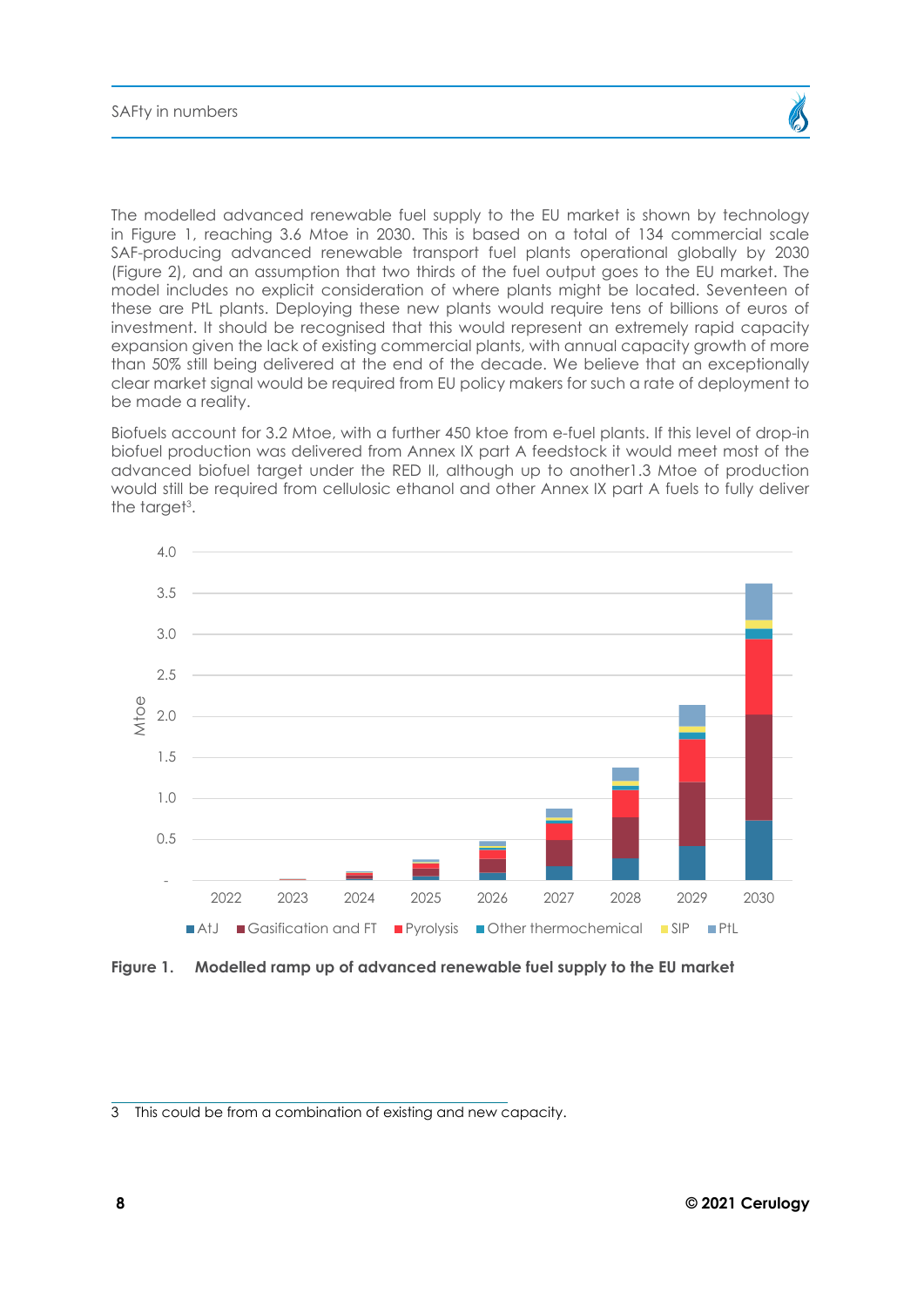

#### **Figure 2. Number of new facilities entering operation each calendar year (global)**

While delivering this amount of fuel would represent a major deployment challenge, the quantities of biomass feedstock required would be moderate compared to assessments of EU biomass availability. Delivering 3.2 Mtoe of BtL transport fuels would require of the order of 16 million tonnes of cellulosic biomass globally. This compares to an annual sustainable potential in the EU + UK of over 200 million tonnes, estimated by Harrison et al. (2014). The availability of sustainably sourced cellulosic feedstock is therefore unlikely to represent a constraint on advanced biofuel production in the 2030 timeframe.

Not all this drop-in fuel would be available to the aviation industry. Most drop-in fuel production processes produce a range of molecules, only some of which are suitable for upgrading to meet jet fuel specifications. Each plant has three basic options for SAF output<sup>4</sup> . Firstly, it could choose not to supply SAF at all, focusing on renewable diesel and gasoline. This is the case for most currently operating vegetable oil hydrotreating plants, which generally do not yet have the capacity to upgrade fuel to meet jet specifications. Secondly, it could add SAF upgrading capacity but optimise for total fuel production, rather than targeting SAF production. For most technologies, this might mean up to about a fifth of the output being supplied as SAF. Finally, it could maximise SAF production. SAF-optimised plants may be able to deliver 50% or more of total output as SAF, potentially at the expense of some reduction in overall production quantity.

<sup>4</sup> Some plants may supply an intermediate synthetic crude product to existing refineries for upgrading rather than adding upgrading capacity on site, but the same basic options apply in such cases.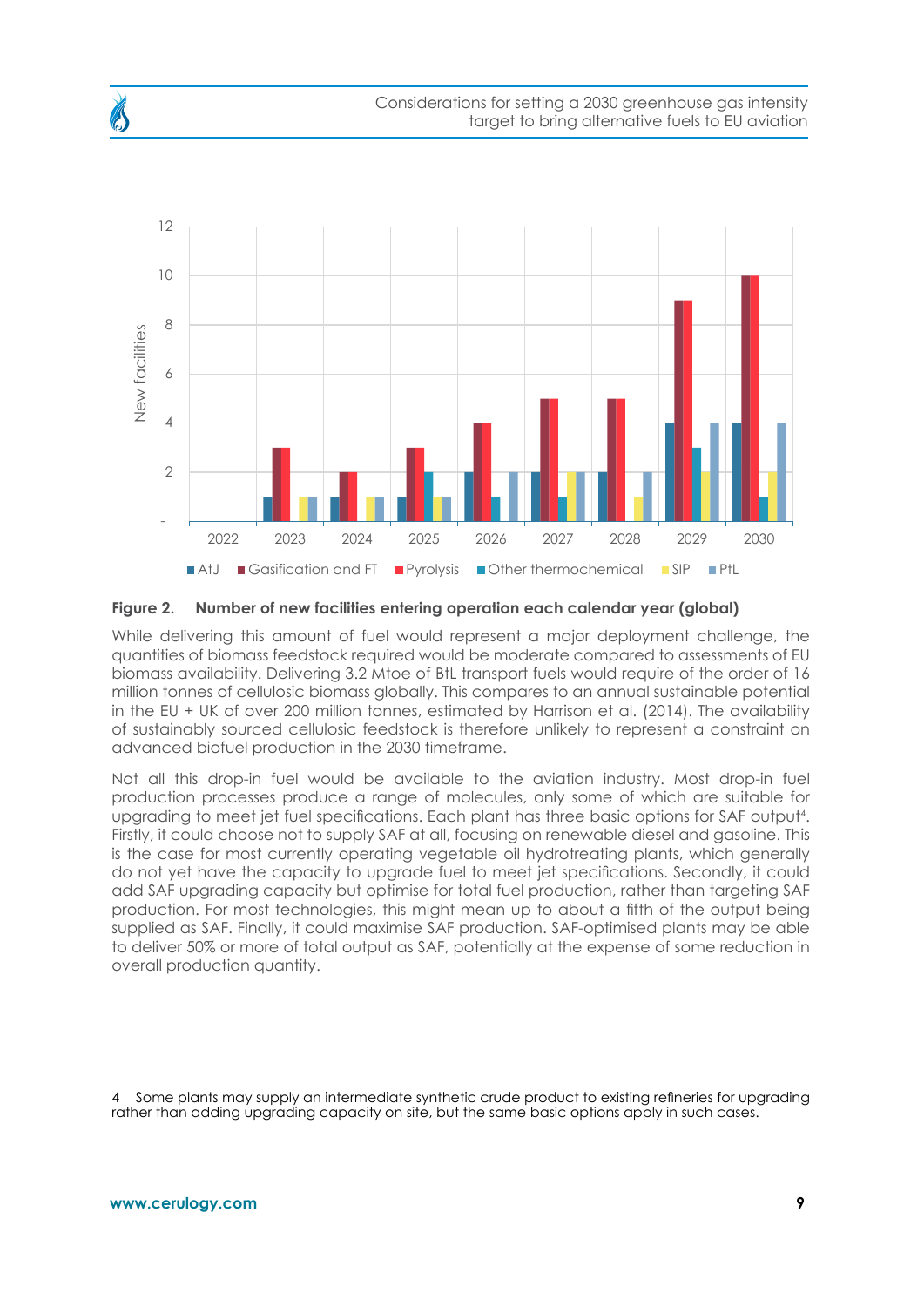

#### **Figure 3. Potential range of SAF output. The box indicates the range between adding SAF production with total output optimisation and fully optimising for SAF. The red line shows total renewable fuel output.**

For the total deployment modelled, annual SAF availability (assuming all plants have some SAF upgrading capacity) would be between 740 ktoe and 2.3 Mtoe (Figure 3). Of this, 90 ktoe to 220 ktoe is modelled as PtL SAF. Delivering the higher supply level of 2.3 Mtoe would require full optimisation for jet fuel output at all facilities modelled. Depending on the extent to which facilities were optimised for SAF output, this scenario would be enough to meet between a quarter and four fifths of the target of 5% SAF by volume that has been suggested for ReFuelEU.

#### *2.2.iii) Accelerated PtL scenario*

We were also asked by Transport and Environment to consider a scenario for a more rapid deployment of PtL SAF fuels, to explore what would be required to deliver 1% of total EU jet fuel as PtL SAF by 2030. This is about half as ambitious again as the 0.7% PtL SAF target suggested in the ReFuelEU consultation.

In our model, this could be delivered if the first commercial scale plant opens in September 2022, with eight plants becoming operational every year by the end of the decade. Assuming 50% jet fuel output, in 2030 the 37 plants globally would produce a total of 780 ktoe of PtL SAF, and we again assume two thirds of this would be available for supply to the EU market. This would give a total supply of PtL SAF in the EU market of 550 ktoe (Figure 4). Assumed typical plant capacity increases from 44 ktoe for the first few facilities built to 130 ktoe for new plants built from the end of 2029 onwards. Such an aggressive rate of PtL SAF deployment would be difficult to deliver, but with adequately strong government support it might be possible.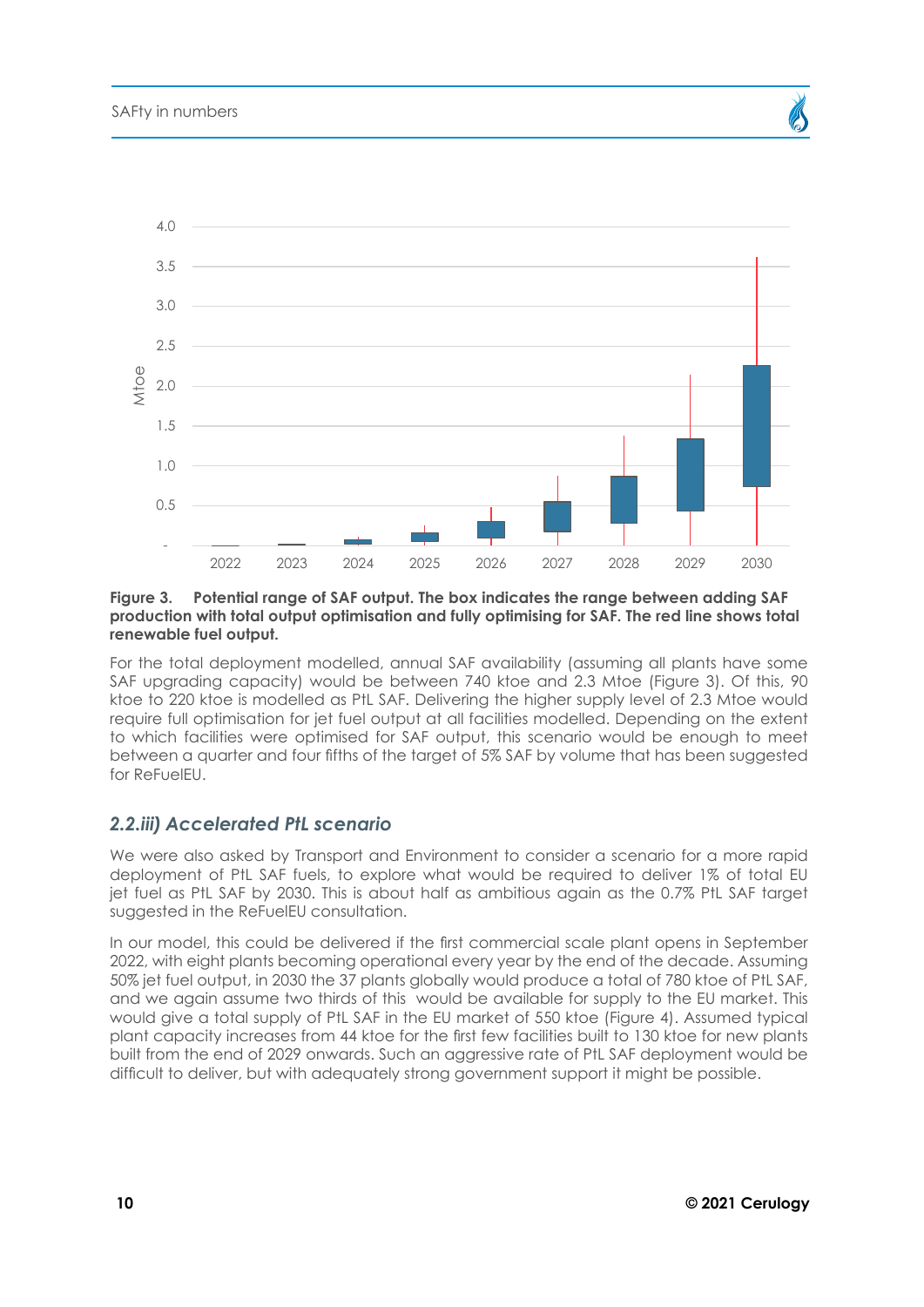<span id="page-10-0"></span>

**Figure 4. Growth in supply of PtL SAF to meet a target of 1% of EU jet fuel consumption in 2030 (bars, left axis) and associated number of operational commercial scale plants (line, right axis)**

### **2.3. Setting a GHG intensity target for EU aviation fuel**

While the potential 5% target for SAF use that has been suggested by the ReFuelEU initiative is framed in terms of supply volume<sup>5</sup>, ReFuelEU has also discussed the possibility of setting a GHG intensity reduction target for aviation fuels. The advantage of a GHG intensity reduction target is that it can provide additional incentives for marginal improvements in the CO<sub>2</sub> efficiency of fuel production processes that are not provided by a volume target, and that it favours technologies able to deliver the lowest GHG intensity fuels.

Assuming that biofuel SAF is able to deliver an average reportable GHG emission reduction of 75% and that PtL SAF is able to deliver an average reportable GHG emission reduction of 95%, the level of deployment presented from the main modelling above would be consistent with a GHG-intensity reduction target for aviation in the range 1% to 3%. Of this, PtL SAF could deliver 0.1% to 0.4%. Within these ranges, an overall 2030 GHG reduction target of 2%, of which 0.25 percentage points must be met with PtL SAF, might be considered appropriately ambitious.

Cerulogy does not recommended that HEFA fuels should be included in a SAF target under the ReFuelEU, as at present HEFA producers could be expected to out-compete less mature technologies for market space. HEFA fuels for aviation are already supported through the RED

<sup>5</sup> Given that all jet fuel has a similar energy density a 5% target by volume is more or less the same as a 5% target by energy.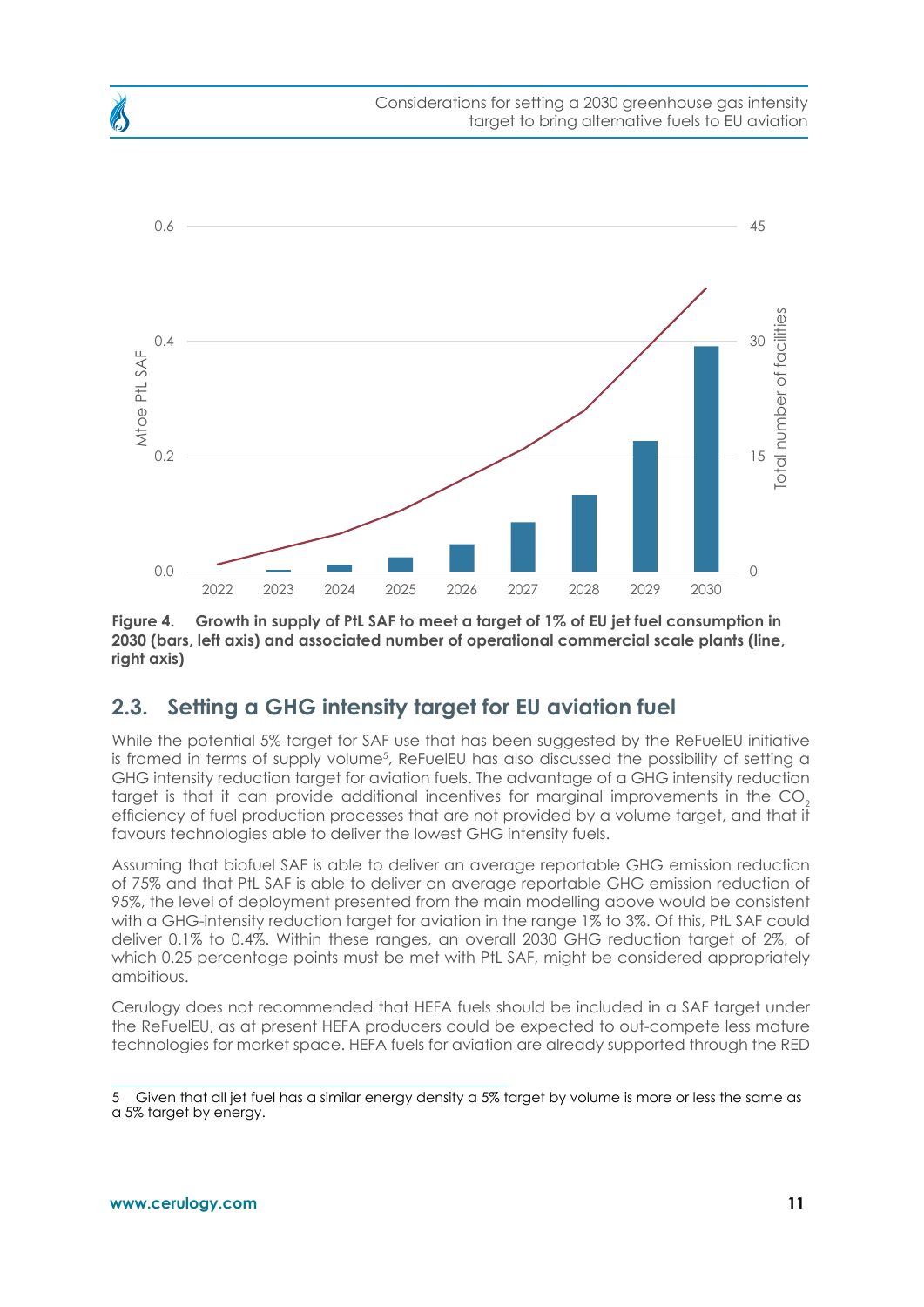<span id="page-11-0"></span>II, and including HEFA within a target on an equal basis at this stage would therefore severely inhibit commercialisation of more sustainable and more scalable alternatives. If a political decision is made that HEFA fuels should be included, the assessment presented in O'Malley et al. (2021) suggests that they could contribute an additional 2% GHG intensity reduction.

Target setting for advanced renewable fuel production is an extremely difficult undertaking – a Goldilocks problem if you will (cf. Malins, 2018). Set targets too low and potential producers may not have confidence that they will be able to sell the fuel they produce – that would inhibit investment, and thereby create a self-fulfilling prophecy in which low targets are met with even lower achievement. Set targets too high and you risk creating political instability – if deployment immediately lags behind targets and the gap between the regulatory requirement and what is actually delivered grows wider and wider, producers may expect that targets will be amended down. The moment that producers lose confidence that a high target will be kept in place, it is little more use in driving investment than a low target. An example of the challenges that result from setting targets that are persistently unachieved can be seen in the U.S. Renewable Fuel Standard (RFS). An ambitious mandate for 60 billion litres of cellulosic biofuels was set for 2022, but the associated annual targets were systematically missed in the early years of the programme and now adjusted targets are announced each year. The adjusted target for cellulosic biofuel supply for 2021 is only 2.5 billion litres, and most of this will be met through biogas rather than the liquid cellulosic fuels that the program intended to support. In short, excessively ambitious targets can affect programme credibility and create political uncertainty. With several precedents for targets in advanced biofuels and SAF production being completely missed, that uncertainty can be a major barrier to investment.

Given the difficulty in finding the level to set targets so that they will effectively drive commercialisation of new technologies, we would encourage policy makers at both EU and Member State level, and stakeholders in the SAF community, to look for policy solutions to complement targets that provide the strongest possible value signal for investors. Examples of successful approaches from renewable electricity include feed-in tariffs and contracts-fordifference (cf. Calderbank & Malins, 2021).

### **3. References**

Bullerdiek, N., Neuling, U., & Kaltschmitt, M. (2021). A GHG reduction obligation for sustainableaviation fuels (SAF) in the EU and in Germany. *Journal of Air Transport Management*, *92*(January), 102020.<https://doi.org/10.1016/j.jairtraman.2021.102020>

Calderbank, D., & Malins, C. (2021). *Fuelling development (in press)*.

de Jong, S., van Stralen, J., Londo, M., Hoefnagels, R., Faaij, A., & Junginger, M. (2018). Renewable jet fuel supply scenarios in the European Union in 2021–2030 in the context of proposed biofuel policy and competing biomass demand. *GCB Bioenergy*, *10*(9), 661–682. <https://doi.org/10.1111/gcbb.12525>

European Commission. (2020a). *Commission staff working document accompanying the document "Communication from the Commission to the European Parliament, the*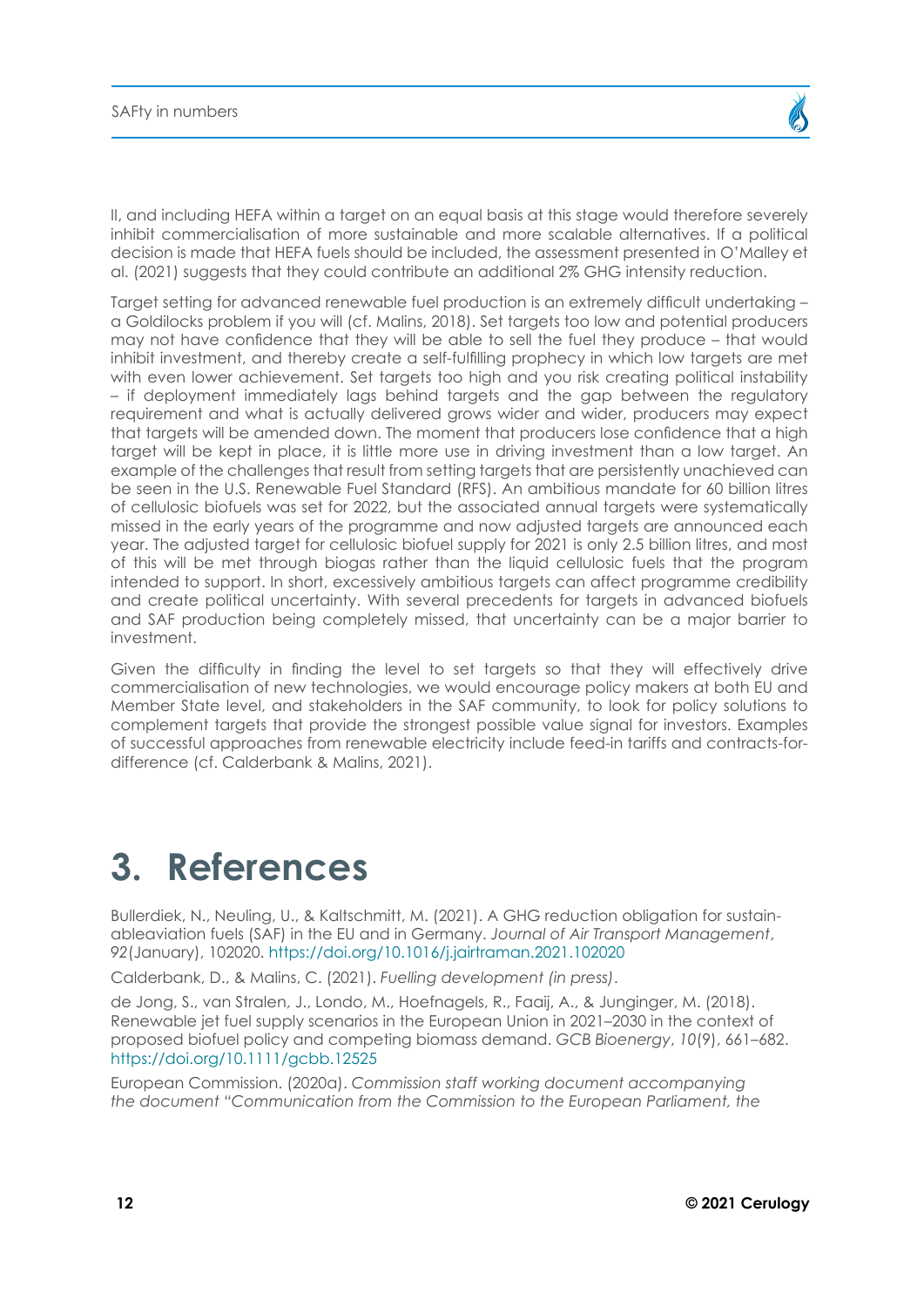

*Council, the European Economic and Social Committee and the Committee of the Regions: Sustainable and Smart Mobility Strategy –* . [https://ec.europa.eu/transport/sites/transport/](https://ec.europa.eu/transport/sites/transport/files/legislation/swd20200331.pdf) [files/legislation/swd20200331.pdf](https://ec.europa.eu/transport/sites/transport/files/legislation/swd20200331.pdf)

European Commission. (2020b). *Sustainable Aviation Fuels Virtual Roundtable, 10 November 2020. Background paper.*

Harrison, P., Malins, C., Searle, S. Y., Baral, A., Turley, D., & Hopwood, L. (2014). *Wasted: Europe's untapped resource*. European Climate Foundation. [http://www.theicct.org/](http://www.theicct.org/wasted-europes-untapped-resource-report) [wasted-europes-untapped-resource-report](http://www.theicct.org/wasted-europes-untapped-resource-report)

Malins, C. (2017a). *Waste Not, Want Not: Understanding the greenhouse gas implications of diverting waste and residual materials to biofuel production*. Cerulogy. [http://www.cerulogy.](http://www.cerulogy.com/wastes-and-residues/waste-not-want-not/) [com/wastes-and-residues/waste-not-want-not/](http://www.cerulogy.com/wastes-and-residues/waste-not-want-not/)

Malins, C. (2017b). *What role is there for electrofuel technologies in European transport's low carbon future ?* (Issue November). Cerulogy. [http://www.cerulogy.com/electrofuels/](http://www.cerulogy.com/electrofuels/power-to-the-people-what-role-is-there-for-electrofuel-technologies-in-european-transports-low-carbon-future/) [power-to-the-people-what-role-is-there-for-electrofuel-technologies-in-european-transports](http://www.cerulogy.com/electrofuels/power-to-the-people-what-role-is-there-for-electrofuel-technologies-in-european-transports-low-carbon-future/)[low-carbon-future/](http://www.cerulogy.com/electrofuels/power-to-the-people-what-role-is-there-for-electrofuel-technologies-in-european-transports-low-carbon-future/)

Malins, C. (2018). Building the Perfect Beast: Designing Advanced Biofuel Policy to Work. In BCE (Ed.), *26th European Biomass Conference and Exhibition* (Issue May). [http://www.](http://www.cerulogy.com/wp-content/uploads/2018/07/4BO.15.1_paper_26th_2018.pdf) [cerulogy.com/wp-content/uploads/2018/07/4BO.15.1\\_paper\\_26th\\_2018.pdf](http://www.cerulogy.com/wp-content/uploads/2018/07/4BO.15.1_paper_26th_2018.pdf)

Malins, C., Searle, S. Y., & Baral, A. (2014). *A Guide for the Perplexed to the Indirect Effects of Biofuels Production* (Issue September). International Council on Clean Transportation. [http://](http://www.theicct.org/guide-perplexed-indirect-effects-biofuels-production) [www.theicct.org/guide-perplexed-indirect-effects-biofuels-production](http://www.theicct.org/guide-perplexed-indirect-effects-biofuels-production)

NLR, & SEO Amsterdam Economics. (2021). *Destination 2050*. *February*. [https://reports.nlr.nl/](https://reports.nlr.nl/xmlui/handle/10921/1555) [xmlui/handle/10921/1555](https://reports.nlr.nl/xmlui/handle/10921/1555)

O'Malley, J., Pavlenko, N., & Searle, S. (2021). *Estimating Sustainable Aviation Fuel Feedstock Availability to Meet Growing European Union Aviation Demand*. [https://theicct.org/publica](https://theicct.org/publications/sustainable-aviation-fuel-feedstock-eu-mar2021)[tions/sustainable-aviation-fuel-feedstock-eu-mar2021](https://theicct.org/publications/sustainable-aviation-fuel-feedstock-eu-mar2021)

Pavlenko, N., Searle, S. Y., & Christensen, A. (2019). *The cost of supporting alternative jet fuels in the European Union* (Issue March).

Prussi, M., O'Connell, A., & Lonza, L. (2019). Analysis of current aviation biofuel technical production potential in EU28. *Biomass and Bioenergy*, *130*(September), 105371. [https://doi.](https://doi.org/10.1016/j.biombioe.2019.105371) [org/10.1016/j.biombioe.2019.105371](https://doi.org/10.1016/j.biombioe.2019.105371)

Sustainable Aviation. (2020). *Sustainable Aviation Fuels Road-Map*. [https://www.sustain](https://www.sustainableaviation.co.uk/wp-content/uploads/2020/02/SustainableAviation_FuelReport_20200231.pdf)[ableaviation.co.uk/wp-content/uploads/2020/02/SustainableAviation\\_FuelReport\\_20200231.](https://www.sustainableaviation.co.uk/wp-content/uploads/2020/02/SustainableAviation_FuelReport_20200231.pdf) [pdf](https://www.sustainableaviation.co.uk/wp-content/uploads/2020/02/SustainableAviation_FuelReport_20200231.pdf)

U.S. Department of Energy. (2020). *Sustainable Aviation Fuel: Review of Technical Pathways*. [energy.gov/eere/bioenergy](http://energy.gov/eere/bioenergy)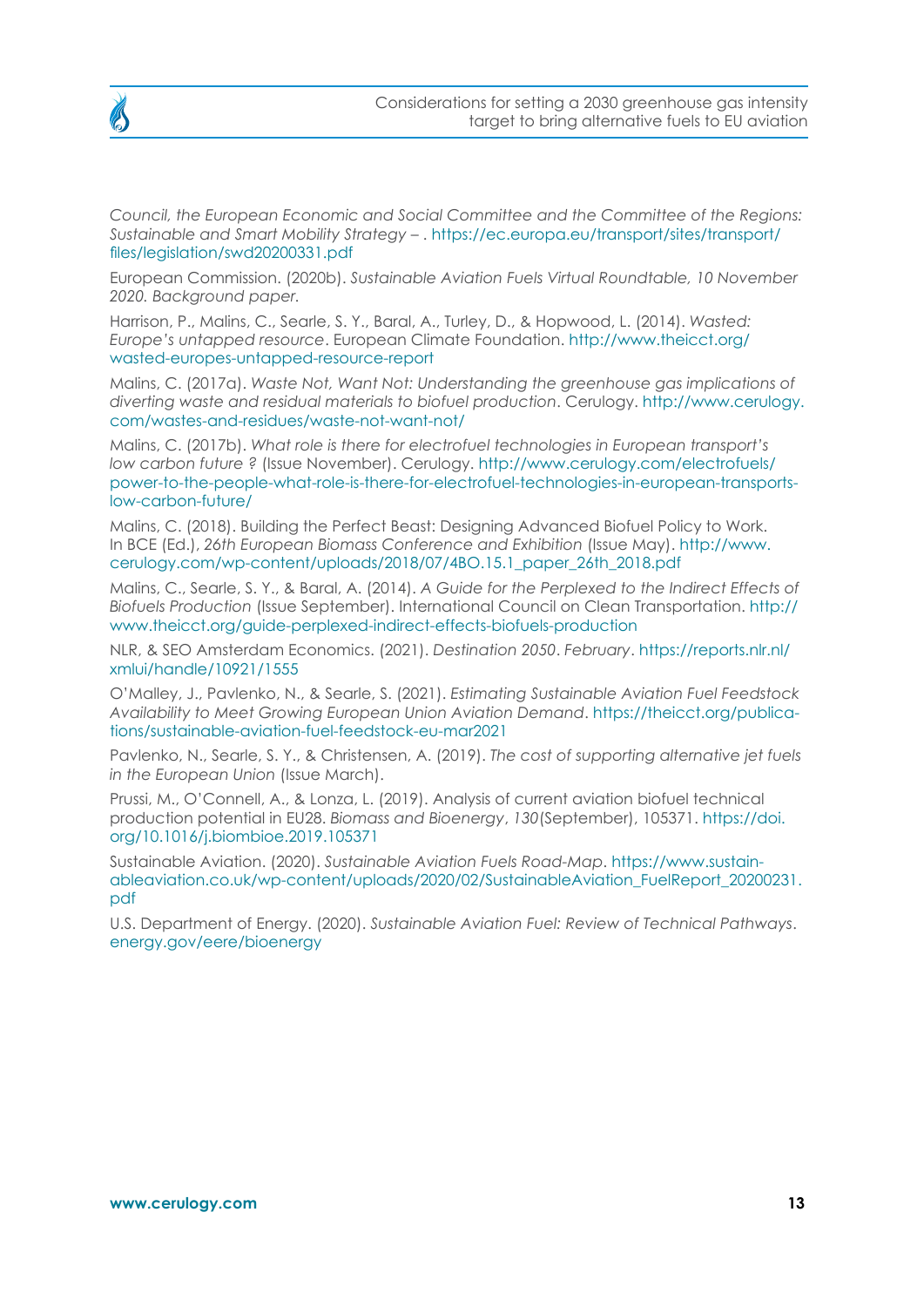## <span id="page-13-0"></span>**Annex A.Description of bottom-up model**

The bottom-up model utilised here can be considered as a simplified version of the modelling framework by E4tech presented in Sustainable Aviation (2020). Seven SAF technologies are considered: alcohol to jet, aerobic fermentation, gasification with Fischer-Tropsch, fast pyrolysis with catalytic upgrading, aqueous phase reforming with catalytic upgrading, hydrothermal liquefaction with catalytic upgrading, and power to liquids. Each technology is associated with a set of parameters: the number of plants to be brought into operation per year once the N<sup>th</sup> generation is reached; the assumed size of operational N<sup>th</sup> generation plants; the assumed date for the first commercial scale plant to be brought into operation; and the assumed fraction of fuel output as SAF in moderate and high SAF yield cases.

The assumptions on number of plants per year are based on Sustainable Aviation (2020), with some adjustments (see Table 2). Compared to (Sustainable Aviation, 2020) the assumed rate of deployment of AtJ plants is reduced to reflect the potentially high cost of this technology, while the assumed rate of deployment of FT plants (both BtL and PtL) is slightly increased. Typical plant sizes are taken directly from Sustainable Aviation (2020). The date of opening for first commercial plants is set to 1 January 2023 for all technologies except those considered least technology ready (aqueous phase reforming and hydrothermal liquefaction) for which the first commercial plant opening is assumed to be 1 January 2025. Fractional SAF outputs are based directly on Sustainable Aviation (2020).

The model considers three 'generations' of facilities  $-1$ <sup>st</sup>,  $2<sup>nd</sup>$  and N<sup>th</sup>. With each successive generation, the size of new facilities increases and the rate of new facility deployment increases. In the first generation, the deployment rate is assumed to be a quarter of the  $N<sup>th</sup>$  generation rate and the capacity of facilities is assumed to be half the capacity of  $N<sup>th</sup>$ generation facilities. In the second generation, deployment rate is assumed to be half that of  $N<sup>th</sup>$  generation facilities, and capacities to be two thirds those of  $N<sup>th</sup>$  generation facilities. The parameters used to describe this progression (date of first commercial plant, number of plants per year, size of plants are based on cross-referencing the assumptions documented in (Sustainable Aviation, 2020) with scenario assumptions from other available sources and with Cerulogy's expert judgement. After the first commercial plant opens the model assumes that additional facilities open at regular intervals determined by the technology parameters and the generation. The model does not allow for any plants to fail after becoming operational (although this has not been unusual for advanced biofuel plants in the past) and does not allow for a subset of the technology solutions considered to out-compete the rest.

In the model that producers (as a group) move to the next generation after three years of operational experience with at least one plant of the previous generation – so if the first plant enters operation in January 2023, any plants built after January 2026 would be considered  $2<sup>nd</sup>$  generation. If the first second generation plant enters operation in March 2023, then any plants entering operation after March 2026 would be considered N<sup>th</sup> generation, and so on. Finally, after ten N<sup>th</sup> generation plants have become operational it is assumed that typical capacities for new plants increase by a further 50% on top of the typical capacities suggested in (Sustainable Aviation, 2020).

It is assumed that two thirds of global SAF production is available to the EU market. This is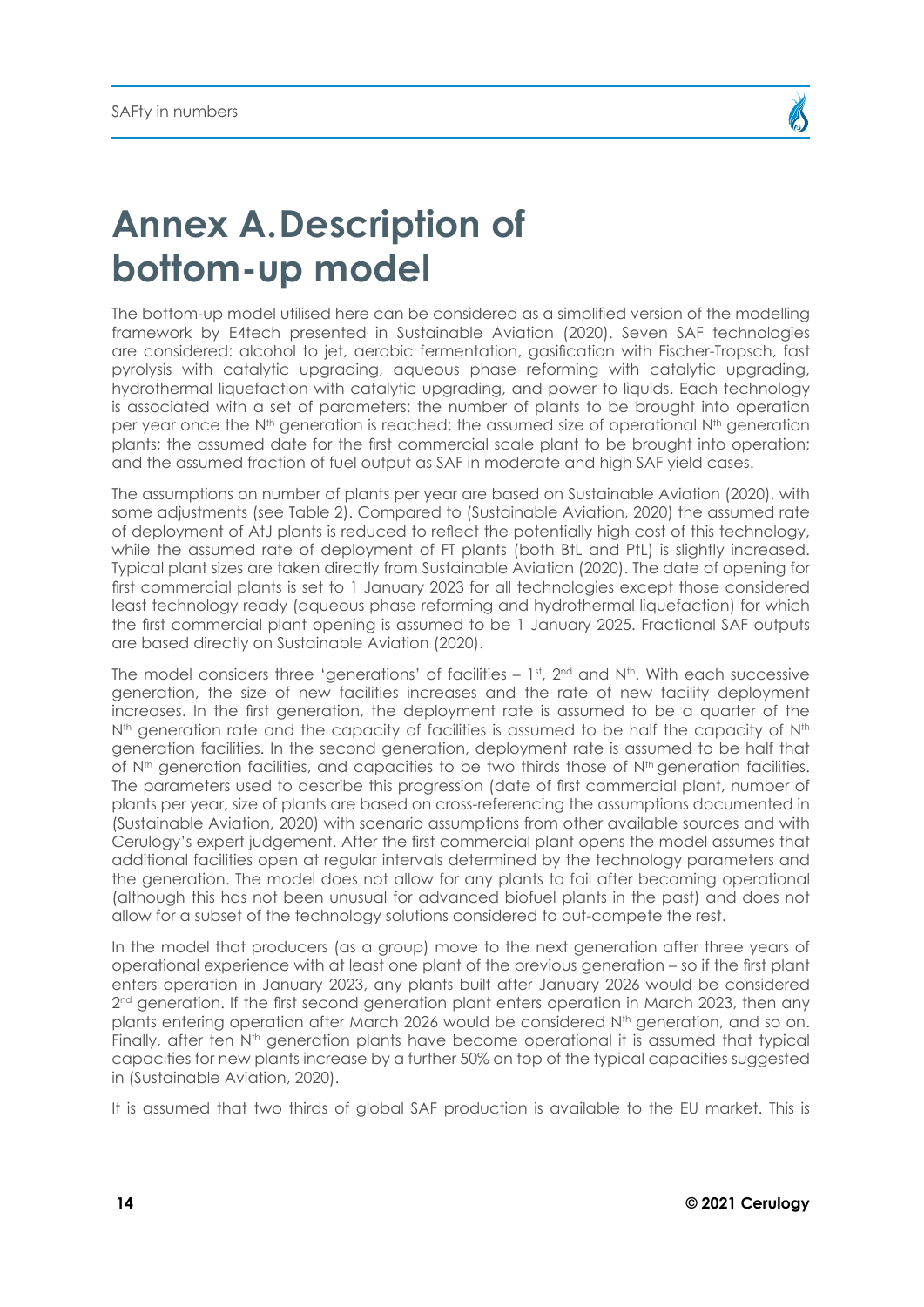

based on the premise that the EU would provide the most appealing market for these fuels, but that strong market signals would also be available in at least North America. The actual rate of global deployment of SAF capacity will be very sensitive to the strength of the policy support available globally, and of course the actual fraction of that fuel consumed in the EU will be determined by a comparison between the value proposition available in the EU (and indeed in specific EU Member States) versus that available from other local SAF policies.

The results are not intended to be taken as predictive. Rather, the assessment presented here provides an indication of what might be possible in the period to 2030, and of what might be needed to deliver it. We believe that the scenario we have constructed would represent an exceedingly successful rollout of SAF technology. Given previous false starts in advanced biofuel deployment, and that significant technology challenges remain before successful commercialisation is delivered, we would recommend readers to treat this scenario as an upper bound on what is likely to be achieved in practice.

| <b>Technology</b>                                    | <b>First plant</b> | PPY (N <sup>th</sup><br>generation) | N <sup>th</sup> generation<br>plant size (ktoe<br>per year) | Jet output<br>(optimised<br>for total fuel<br>output) | Jet output<br>(optimised for<br>jet output) |
|------------------------------------------------------|--------------------|-------------------------------------|-------------------------------------------------------------|-------------------------------------------------------|---------------------------------------------|
| AtJ                                                  | 01/01/2023         | $\overline{4}$                      | 146                                                         | 25%                                                   | 90%                                         |
| <b>APR with catalytic</b><br>upgrading               | 01/01/2025         |                                     | 105                                                         | 20%                                                   | 60%                                         |
| Aerobic fermen-<br>tation                            | 01/01/2023         | 3                                   | 44                                                          | 0%                                                    | 100%                                        |
| <b>Gasification with</b><br><b>Fischer-Tropsch</b>   | 01/01/2023         | 10                                  | 90                                                          | 20%                                                   | 50%                                         |
| <b>Fast pyrolysis</b><br>with catalytic<br>upgrading | 01/01/2023         | 10                                  | 66                                                          | 20%                                                   | 60%                                         |
| <b>HTL with catalytic</b><br>upgrading               | 01/01/2025         | 3                                   | 57                                                          | 20%                                                   | 60%                                         |
| <b>Power to Liquid:</b><br><b>Fischer-Tropsch</b>    | 01/01/2023         | $\overline{4}$                      | 89                                                          | 20%                                                   | 50%                                         |

#### **Table 1. Key model parameters**